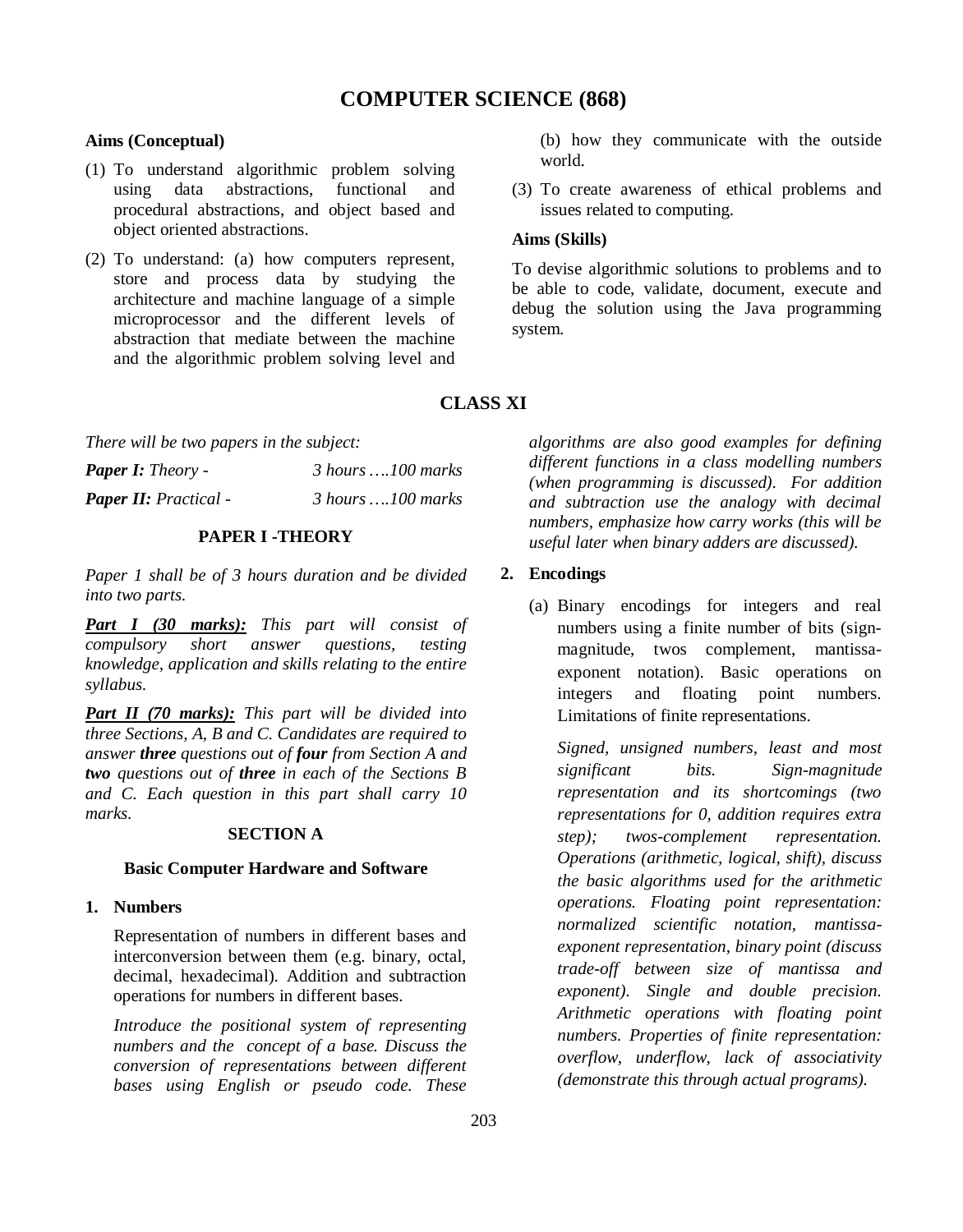(b) Characters and their encodings (e.g. ASCII, Unicode).

*Discuss the limitations of the ASCII code in representing characters of other languages. Discuss the Unicode representation for the local language. Java uses Unicode, so strings in the local language can be used (they can be displayed if fonts are available) – a simple table lookup for local language equivalents for Latin (i.e. English) character strings may be done. More details on Unicode are available at www.unicode.org.*

#### **3. High level structure of computer**

Block diagram of a computer system with details of (i) function of each block and (ii) interconnectivity and data and control flow between the various blocks

*Develop the diagram by successive refinement of blocks till all the following have been covered: ALU, RAM, cache, the buses (modern computers have multiple buses), disk (disk controller and what it does), input/output ports (serial, parallel, USB, network, modem, line-in, line-out etc.), devices that can be attached to these ports (e.g keyboard, mouse, monitor, CDROM, DVD, audio input/output devices, printer, etc.). Clearly describe the connectivity and the flow of data and control signals.*

# **4. Basic architecture of a simple processor and its instruction set**

Simple Hypothetical Computer.

*The simple hypothetical computer abbreviated as (SHC) is meant to introduce the basic structure of a processor in particular registers, basic instruction set, structure of an instruction, program counter addressing modes (immediate, direct, register, register-indirect). Simple programs should be written in the SHC instruction set (e.g. max./min. of set of nos.)*

## **5. Propositional logic, hardware implementation, arithmetic operations**

(a) Propositional logic, well formed formulae, truth values and interpretation of well formed formulae, truth tables.

*Propositional variables; the common logical connectives (~ (not)(negation), <sup>∧</sup> (and)(conjunction), ∨ (or)(disjunction), <sup>⇒</sup> (implication), (equivalence)); definition of a well-formed formula (wff); representation of simple word problems as wff (this can be used for motivation); the values true and false; interpretation of a wff; truth tables; satisfiable, unsatisfiable and valid formulae.* 

(b) Logic and hardware, basic gates (AND, NOT, OR) and their universality, other gates (NAND, NOR, XOR); inverter, half adder, full adder.

*Show how the logic in (a) above can be realized in hardware in the form of gates. These gates can then be combined to implement the basic operations for arithmetic. Tie up with the arithmetic operations on integers discussed earlier in 2 (a).*

#### **6. Memory**

Memory organization and access; parity; memory hierarchy - cache, primary memory, secondary memory.

*The access time differences between the different kinds of memory; size differences; locality of reference and cache memory.*

## **7. System and other software**

Boot process. Operating system as resource manager, command processing, files, directories and file system. Commonly available programs (editors, compilers, interpreters, word processors, spread sheets etc.).

*Boot process step-by-step from power on till the prompt. In OS discuss: (i) all the resources (processor, memory, i/o) that need to be managed in a computer; (ii) what is meant by managing these resources. Logical structure of data storage on disk using logical disks, hierarchical directories and files. Distinguish between interpreters and compilers. In particular discuss the javac and java programs.*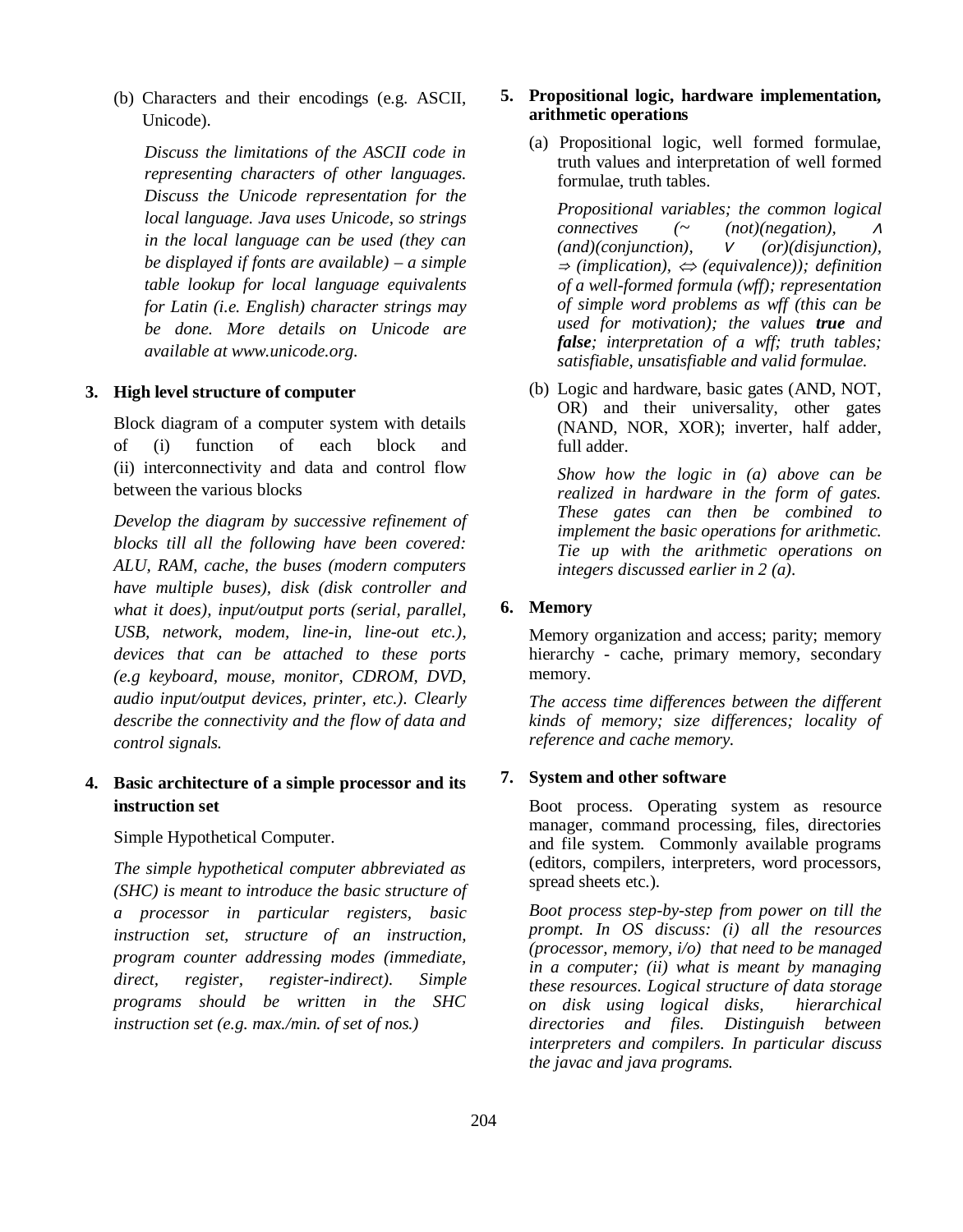## **SECTION B**

The programming element in the syllabus is aimed at algorithmic problem solving and **not** merely rote learning of Java syntax. The Java version used should be 1.5 or later. For programming, the students can use any text editor and the javac and java programs or any development environment: for example, BlueJ, Eclipse, NetBeans etc. BlueJ is strongly recommended for its simplicity, ease of use and because it is very well suited for an 'objects first' approach.

# **8. Introduction to algorithmic problem solving using Java**

*Note that topics 9 to 13 will get introduced almost simultaneously when classes and their definitions are introduced.*

## **9. Objects**

(a) Objects as data (attributes) + behaviour (methods or functions); object as an instance of a class. Constructors.

*Difference between object and class should be made very clear. BlueJ (www.bluej.org) and Greenfoot (www.greenfoot.org) can be used for this purpose. Constructor as a special kind of function; the new operator; multiple constructors with different argument structures; constructor returns a reference to the object.*

(b) Analysis of some real world programming examples in terms of objects and classes.

*Use simple examples like a calculator, date, number etc. to illustrate how they can be treated as objects that behave in certain welldefined ways and how the interface provides a way to access behaviour. Illustrate behaviour changes by adding new functions, deleting old functions or modifying existing functions.*

# **10. Primitive values, wrapper classes, types and casting**

Primitive values and types: int, short, long, float, double, boolean, char. Corresponding wrapper classes for each primitive type. Class as type of the object. Class as mechanism for user defined types. Changing types through user defined casting and automatic type coercion for some primitive types.

*Ideally, everything should be a class; primitive types are defined for efficiency reasons; each primitive type has a corresponding wrapper class. Classes as user defined types. In some cases types are changed by automatic coercion or casting – e.g. mixed type expressions. However, casting in general is not a good idea and should be avoided, if possible.*

#### **11. Variables, expressions**

Variables as names for values; expressions (arithmetic and logical) and their evaluation (operators, associativity, precedence). Assignment operation; difference between left hand side and right hand side of assignment.

*Variables denote values; variables are already defined as attributes in classes; variables have types that constrain the values it can denote. Difference between variables denoting primitive values and object values – variables denoting objects are references to those objects. The assignment operator = is special. The variable on the lhs of = denotes the memory location while the same variable on the rhs denotes the contents of the location e.g. i=i+2.*

### **12. Statements, scope**

Statements; conditional (if, if-then-else, switchbreak, ?: ternary operator), looping (for, while-do, do-while, continue, break); grouping statements in blocks, scope and visibility of variables.

*Describe the semantics of the conditional and looping statements in detail. Evaluation of the condition in conditional statements (esp. difference between || and | and && and &). Emphasize fall through in switch statement. Many small examples should be done to illustrate control structures. Printing different kinds of*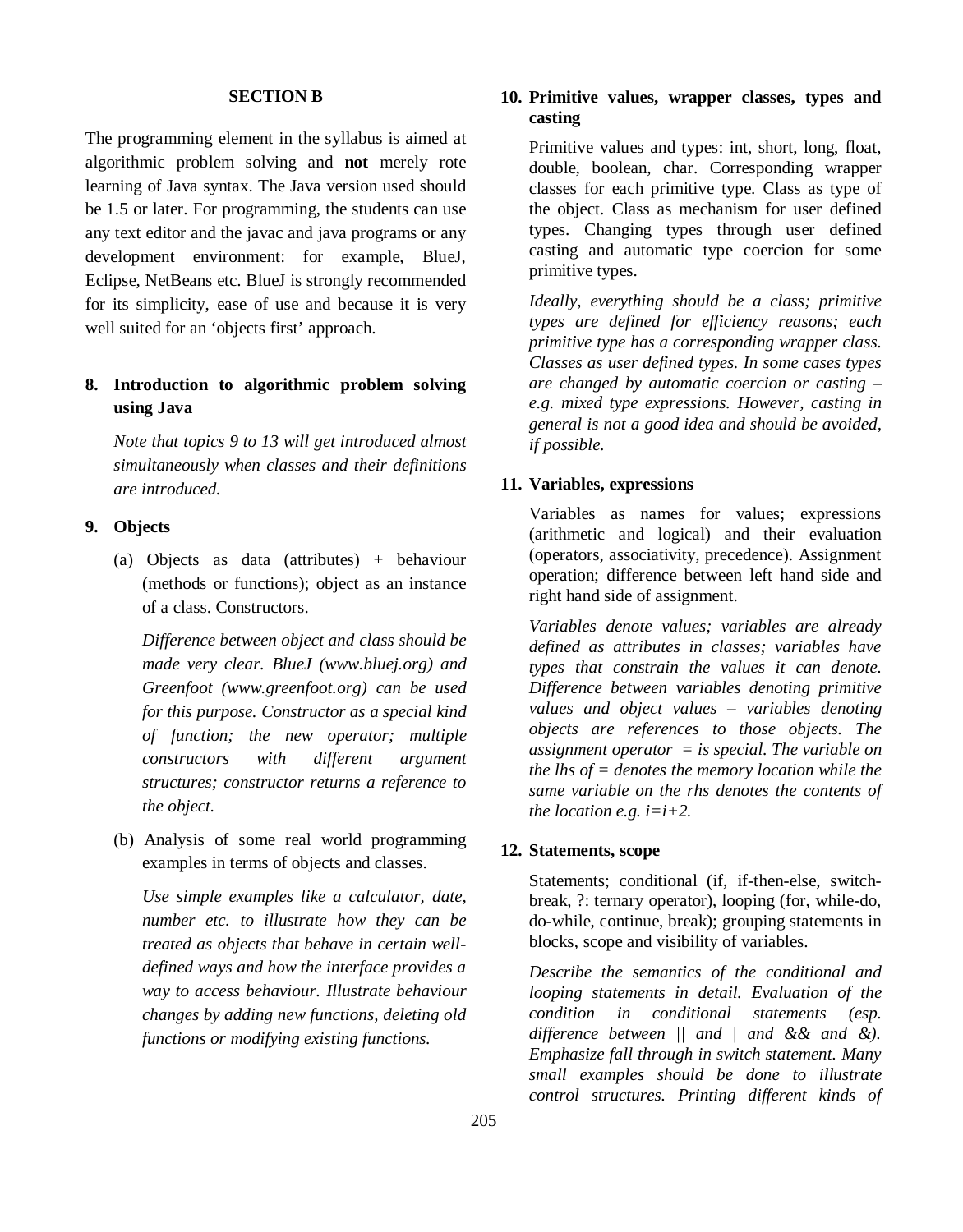*patterns for looping is instructive. When number of iterations are known in advance use the for loop otherwise the while-do or do-while loop. Express one loop construct using the others. For e.g.:*

*for (<init>; <test>; <inc>) <stmt>; is equivalent to:*

*(i) Using while*

*<init>; while <test> {<stmt>; <inc> }*

*(ii) Using do-while*

*<init>; if !<test> do <stmt>; <inc> while <test>;*

*Nesting of blocks. Variables with block scope, function scope, class scope. Visibility rules when variables with the same name are defined in different scopes.*

### **13. Functions**

Functions/methods (as abstractions for complex user defined operations on objects), functions as mechanisms for side effects; formal arguments and actual arguments in functions; different behaviour of primitive and object arguments. Static functions and variables. The **this** variable. Examples of algorithmic problem solving using functions (various number theoretic problems, finding roots of algebraic equations).

*Functions are like complex operations where the object is implicitly the first argument. Variable this denotes the current object. Functions typically return values, they may also cause sideeffects (e.g. change attribute values of objects) – typically functions that are only supposed to cause side-effects return void (e.g. Set functions). Java passes argument by value. Illustrate the difference between primitive values and object values as arguments (changes made inside functions persist after the call for object values). Static definitions as class variables and class functions visible and shared by all instances. Need for static functions and variables. Introduce the main method – needed to begin execution.* 

## **14. Arrays, strings**

(a) Structured data types – arrays (single and multi-dimensional), strings. Example algorithms that use structured data types (e.g. searching, finding maximum/minimum, sorting techniques, solving systems of linear equations, substring, concatenation, length, access to char in string, etc.).

*Storing many data elements of the same type requires structured data types – like arrays. Access in arrays is constant time and does not depend on the number of elements. Sorting techniques (bubble, selection, insertion), Structured data types can be defined by classes – String. Introduce the Java library String class and the basic operations on strings (accessing individual characters, various substring operations, concatenation, replacement, index of operations).*

(b) Basic concept of a virtual machine; Java virtual machine; compilation and execution of Java programs (the javac and java programs).

*The JVM is a machine but built as a program and not through hardware. Therefore it is called a virtual machine. To run, JVM machine language programs require an interpreter (the java program). The advantage is that such JVM machine language programs (.class files) are portable and can run on any machine that has the java program.*

(c) Compile time and run time errors; basic concept of an exception, the Exception class, catch and throw.

*Differentiate between compile time and run time errors. Run time errors crash the program. Recovery is possible by the use of exceptions. Explain how an exception object is created and passed up until a matching catch is found. This behaviour is different from the one where a value is returned by a deeply nested function call. It is enough to discuss the Exception class. Sub-classes of Exception can be discussed after inheritance has been done in Class XII.*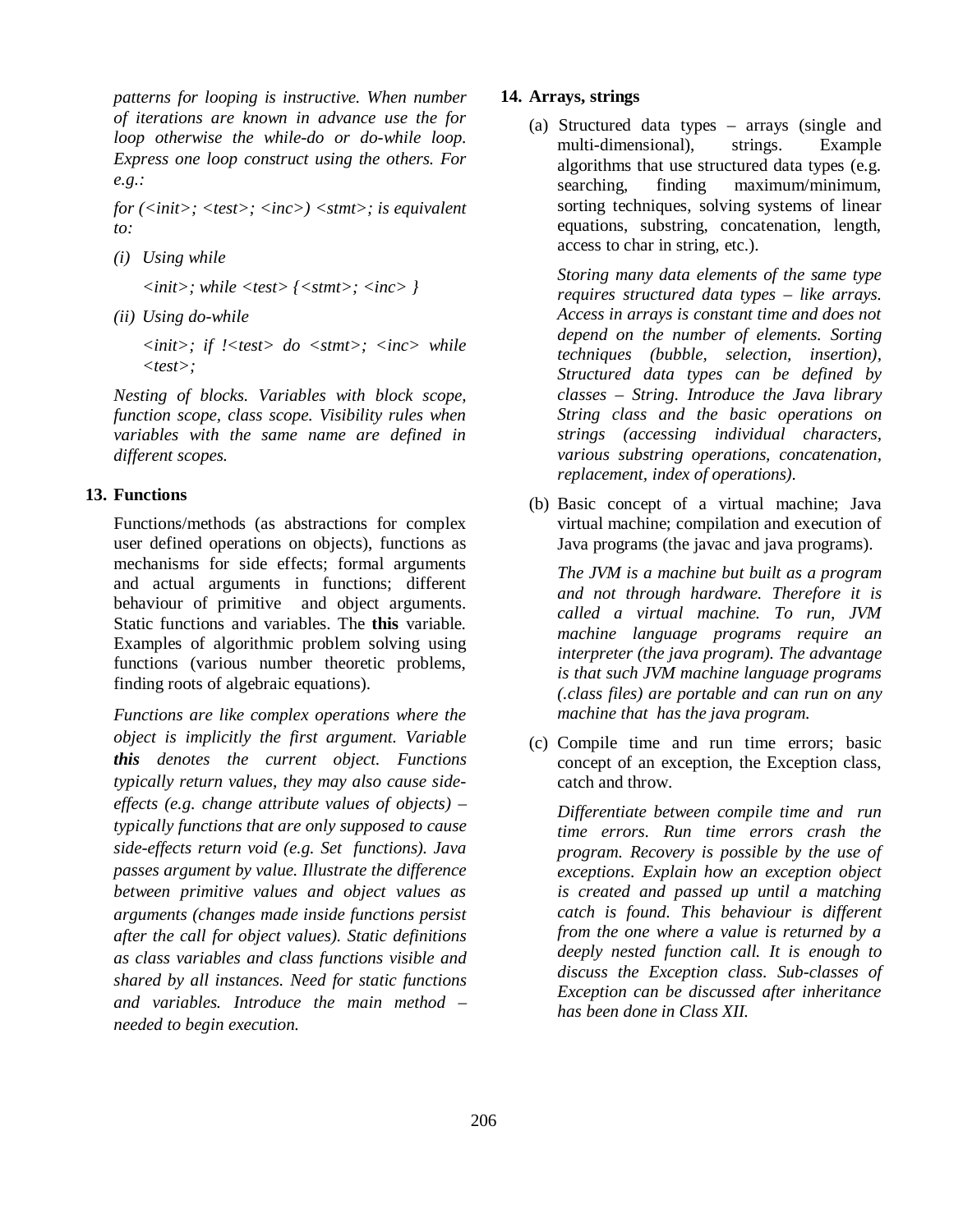#### **SECTION C**

## **15. Elementary data structures and associated algorithms, basic input/output**

(a) Class as a contract; separating implementation from interface; encapsulation; private and public.

*Class is the basic reusable unit. Its function prototypes (i.e. the interface) work as a visible contract with the outside world since others will use these functions in their programs. This leads to encapsulation (i.e. hiding implementation information) which in turn leads to the use of private and public for realizing encapsulation.*

(b) Interfaces in Java; implementing interfaces through a class; interfaces for user defined implementation of behaviour.

*Motivation for interface: often when creating reusable classes some parts of the exact implementation can only be provided by the final end user. For example in a class that sorts records of different types the exact comparison operation can only be provided by the end user. Since only he/she knows which field(s) will be used for doing the comparison and whether sorting should be in ascending or descending order be given by the user of the class.*

*Emphasize the difference between the Java language construct interface and the word interface often used to describe the set of function prototypes of a class.*

(c) Basic data structures (stack, queue, dequeue); implementation directly through classes; definition through an interface and multiple implementations by implementing the interface. Basic algorithms and programs using the above data structures.

*A data structure is a data collection with well defined operations and behaviour or properties. The behaviour or properties can usually be expressed formally using equations or some kind of logical formulae. Consider for e.g. a stack with operations defined as follows:*

*void push(Object o)*

*Object pop()*

*boolean isEmpty()*

*Object top()*

*Then, for example the LIFO property can be expressed by (assume s is a stack):*

*if s.push(o); o1=pop() then o*  $\equiv$  *o1* 

*What the rule says is: if o is pushed on the stack s and then it is popped and o1 is the object obtained then o, o1 are identical.*

*Another useful property is:*

*if s.isEmpty() == true then s.pop() = ERROR*

*It says that popping an empty stack gives ERROR.*

*Similarly, several other properties can also be specified. It is important to emphasize the behavioural rules or properties of a data structure since any implementation must guarantee that the rules hold.*

*Some simple algorithms that use the data structures:*

- *i) For stack: parentheses matching, tower of Hanoi, nested function calls; solving a maze.*
- *ii) For queue: scheduling processes, printers, jobs in a machine shop.*
- (d) Basic input/output using Scanner and Printer classes from JDK; files and their representation using the File class, file input/output; input/output exceptions. Tokens in an input stream, concept of whitespace, extracting tokens from an input stream (StringTokenizer class).

*The Scanner class can be used for input of various types of data (e.g. int, float, char etc.) from the standard input stream or a file input stream. The File class is used model file objects in the underlying system in an OS independent manner. Similarly, the Printer class handles output. Only basic input and output using these classes should be covered.*

*Discuss the concept of a token (a delimited continuous stream of characters that is meaningful in the application program – e.g. words in a sentence where the delimiter is the*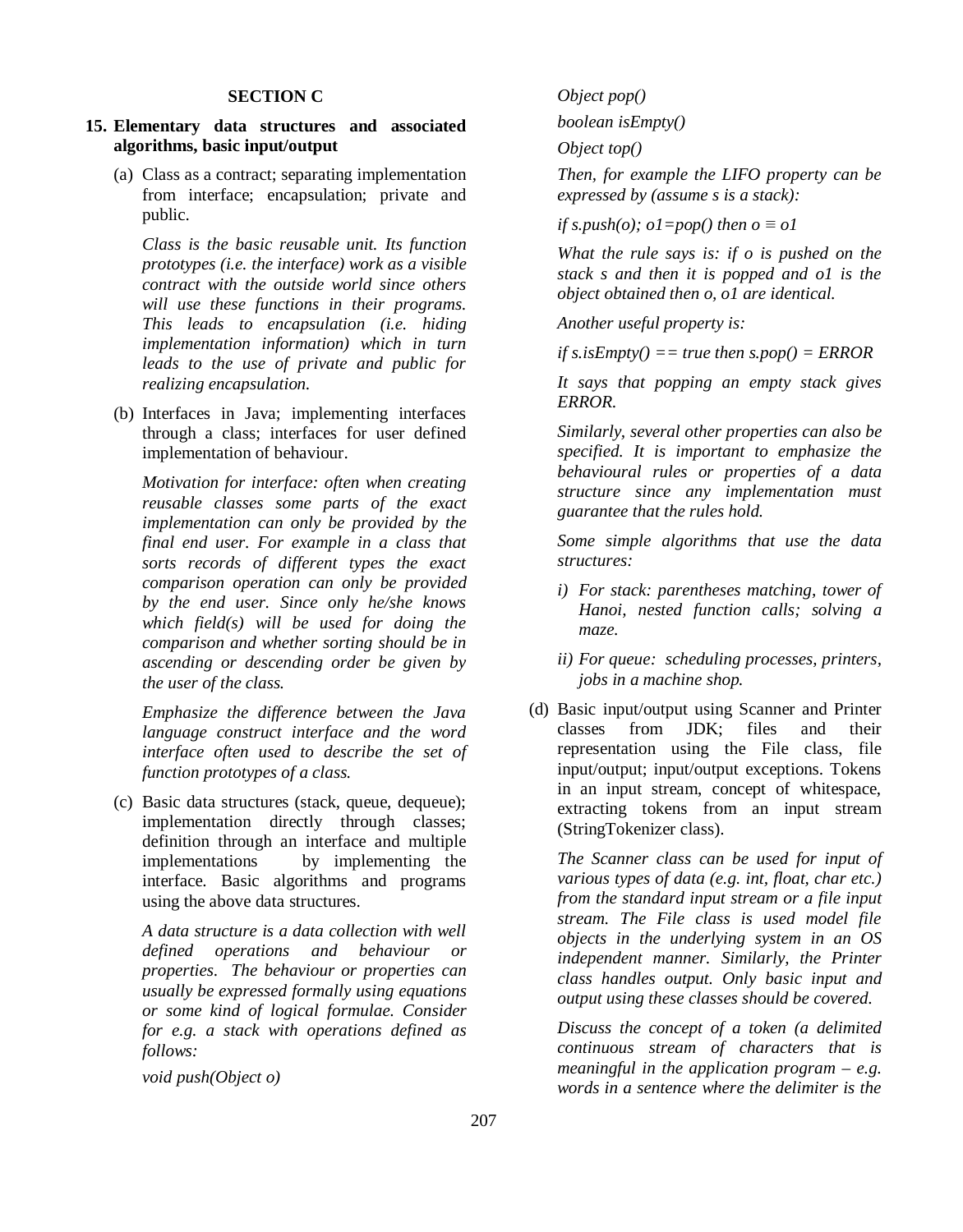*blank character). This naturally leads to the idea of delimiters and in particular whitespace and user defined characters as delimiters. As an example show how the StringTokenizer class allows one to extract a sequence of tokens from a string with user defined delimiters.* 

(e) Concept of recursion, simple recursive functions (e.g. factorial, GCD, binary search, conversion of representations of numbers between different bases).

*Many problems can be solved very elegantly by observing that the solution can be composed of solutions to 'smaller' versions of the same problem with the base version having a known simple solution. Recursion can be initially motivated by using recursive equations to define certain functions. These definitions are fairly obvious and are easy to understand. The definitions can be directly converted to a program. Emphasize that any recursion must have a base case. Otherwise, the computation can go into an infinite loop. Illustrate this by removing the base case and running the program. Examples:*

*(i) Definition of factorial:*

*factorial(0) = 1 //base case*

*factorial(n) = n \* factorial(n-1)*

*(ii) Definition of GCD:*

*gcd(m, n) =* 

*if (m==n) then n //base case*

*else if (m>n) then gcd(m-n, n)*

*else gcd(m, n-m)*

*(iii)Definition of Fibonacci numbers:*

*fib(0) = 1 //base case*

$$
fib(1) = 1 // base case
$$

$$
fib(n) = fib(n-1) + fib(n-2)
$$

*The tower of Hanoi is a very good example of how recursion gives a very simple and elegant solution where as non-recursive solutions are quite complex. Discuss the use of a stack to keep track of function calls. The stack can also be used to solve the tower of Hanoi problem non-recursively.*

(f) Concrete computational complexity; concept of input size; estimating complexity in terms of functions; importance of dominant term; best, average and worst case.

*Points to be given particular emphasis:*

- *(i) Algorithms are usually compared along two dimensions – amount of space (that is memory) used and the time taken. Of the two the time taken is usually considered the more important. The motivation to study time complexity is to compare different algorithms and use the one that is the most efficient in a particular situation.*
- *(ii) Actual run time on a particular computer is not a good basis for comparison since it depends heavily on the speed of the computer, the total amount of RAM in the computer, the OS running on the system and the quality of the compiler used. So we need a more abstract way to compare the time complexity of algorithms.*
- *(iii) This is done by trying to approximate the number of operations done by each algorithm as a function of the size of the input. In most programs the loops are important in deciding the complexity. For example in bubble sort there are two nested loops and in the worst case the time taken will be proportional to n(n-1) where n is the number of elements to be sorted. Similarly, in linear search in the worst case the target has to be compared with all the elements so time taken will be proportional to n where n is the number of elements in the search set.*
- *(iv) In most algorithms the actual complexity for a particular input can vary. For example in search the number of comparisons can vary from 1 to n. This means we need to study the best, worst and average cases. Comparisons are usually made taking the worst case. Average cases are harder to estimate since it depends on how the data is distributed. For example in search, if the elements are uniformly distributed it will take on the average n/2 comparisons when the average is taken over a statistically significant number of instances.*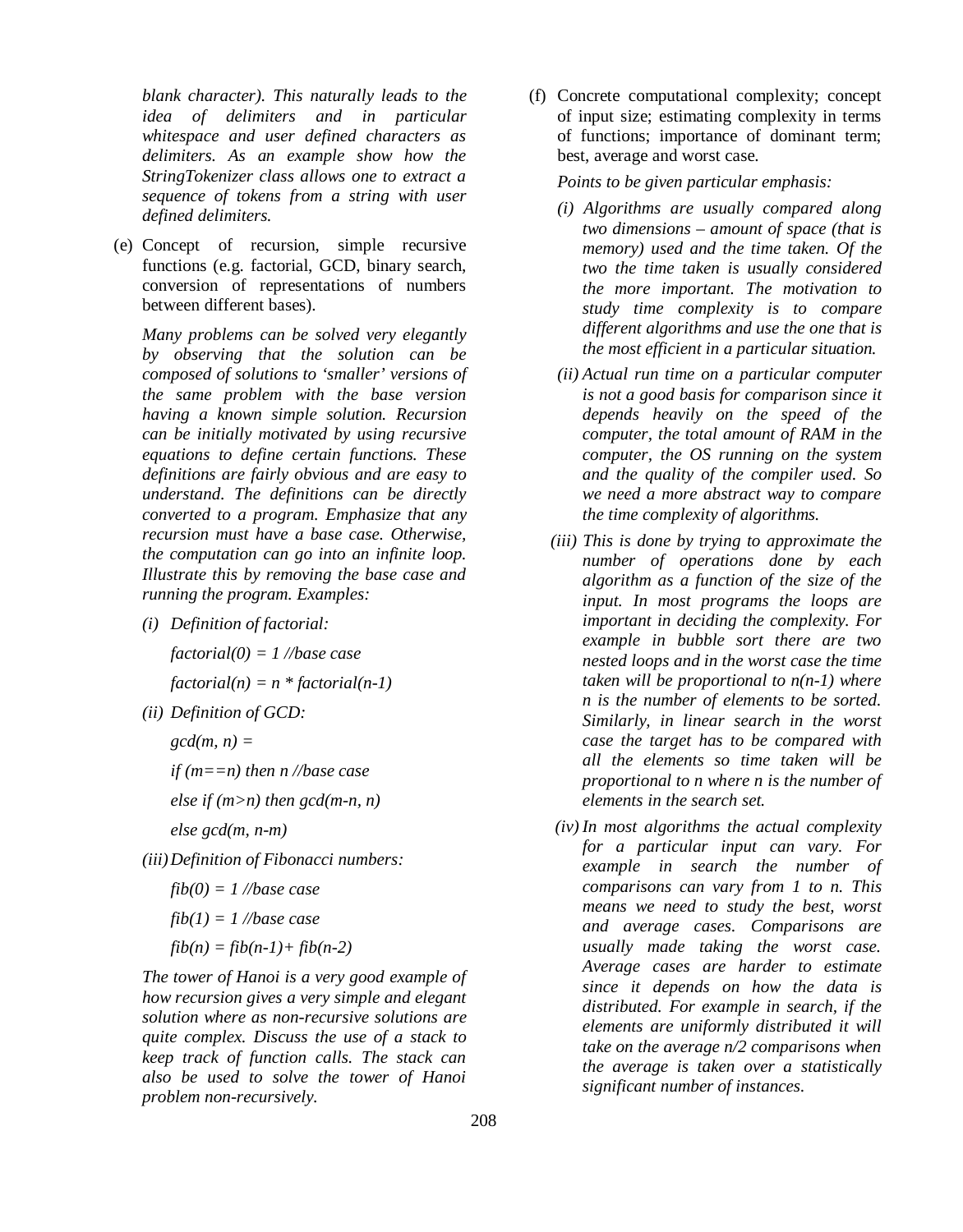*(v) Comparisons are normally made for large values of the input size. This means that the dominant term in the function is the important term. For example if we are looking at bubble sort and see that time taken can be estimated as:*  $a^*n^2 + b^*n + c$ *where n is the number of elements to be sorted and a, b, c are constants then for large n the dominant term is clearly n<sup>2</sup> and we can in effect ignore the other two terms.*

## **16. Implementation of algorithms to solve problems**

The students are required to do lab assignments in the computer lab concurrently with the lectures. Programming assignments should be done such that each major topic is covered in at least one assignment. Assignment problems should be designed so that they are non-trivial and make the student do algorithm design, address correctness issues, implement and execute the algorithm in Java and debug where necessary.

*Self explanatory.*

# **17. Social context of computing and ethical issues**

- (a) Intellectual property and corresponding laws and rights, software as intellectual property.
- (b) Software copyright and patents and the difference between the two; trademarks; software licensing and piracy.
- (c) Free software foundation and its position on software, open source software, various types of licensing (e.g. GPL, BSD).
- (d) Privacy, email etiquette, spam, security issues, phising.

*Social impact and ethical issues should be discussed and debated in class. The important thing is for students to realise that these are complex issues and there are multiple points of view on many of them and there is no single 'correct' or 'right' view.*

# **PAPER II - PRACTICAL**

This paper of three hours duration will be evaluated internally by the school.

The paper shall consist of three programming problems from which a candidate has to attempt any one. The practical consists of the two parts:

- (1) Planning Session
- (2) Examination Session

The total time to be spent on the Planning session and the Examination session is three hours. After completing the Planning session the candidates may begin with the Examination session. A maximum of 90 minutes is permitted for the Planning session. However, if the candidates finish earlier, they are to be permitted to begin with the Examination session.

# **Planning Session**

The candidates will be required to prepare an algorithm and a hand written Java program to solve the problem.

## **Examination Session**

The program handed in at the end of the Planning session shall be returned to the candidates. The candidates will be required to key-in and execute the Java program on seen and unseen inputs individually on the Computer and show execution to the examiner. A printout of the program listing, including output results should be attached to the answer script containing the algorithm and handwritten program. This should be returned to the examiner. The program should be sufficiently documented so that the algorithm, representation and development process is clear from reading the program. Large differences between the planned program and the printout will result in loss of marks.

Teachers should maintain a record of all the assignments done as part of the practical work through the year and give it due credit at the time of cumulative evaluation at the end of the year. Students are expected to do a **minimum** of twenty assignments for the year.

Marks (out of a total of 100) should be distributed as given below: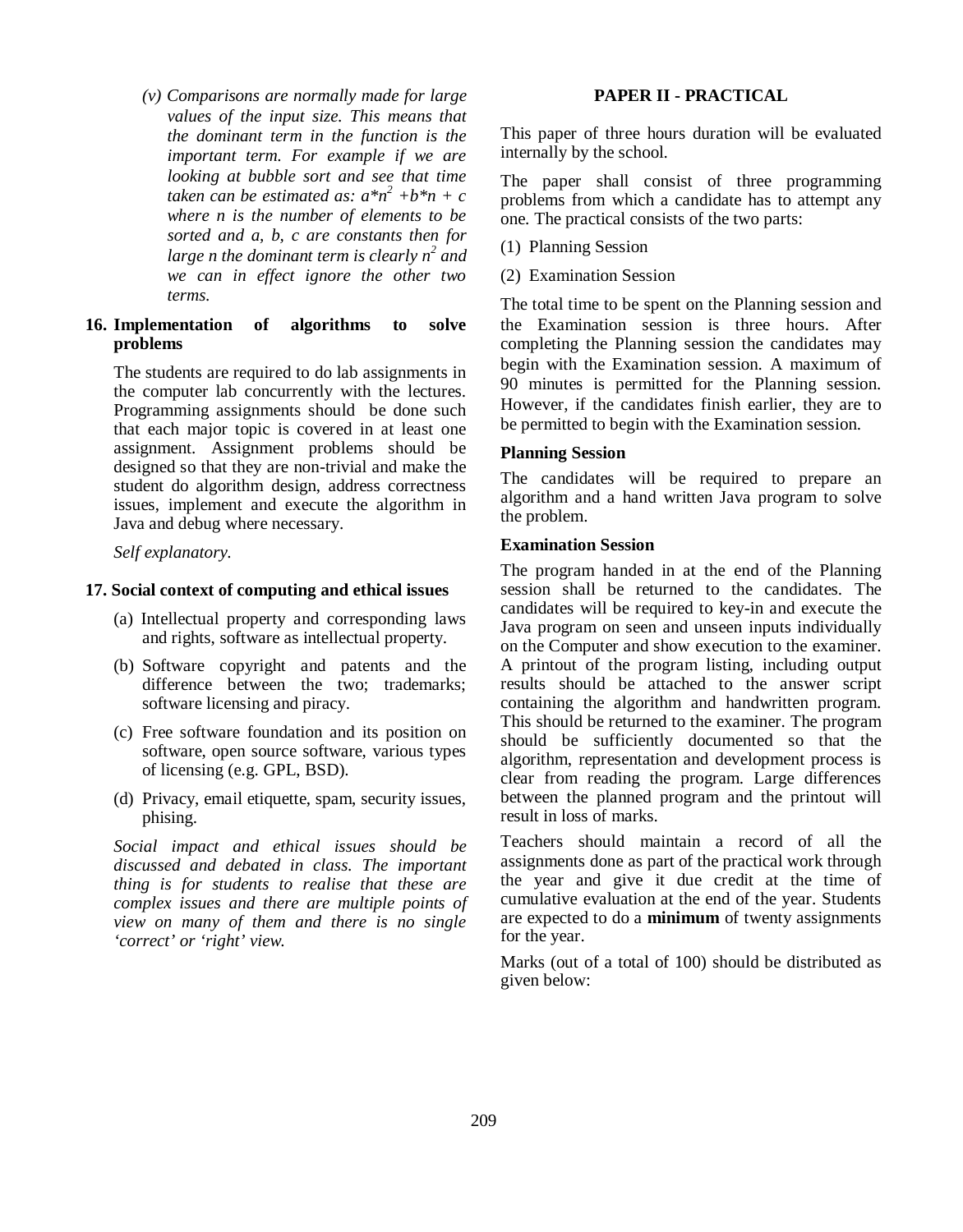# **Continuous Evaluation**

Candidates will be required to submit a work file containing the practical work related to programming assignments done during the year.

Programming assignments done throughout the year

(Internal evaluation) - 20 marks

## **Terminal Evaluation**

Solution to programming problem on the computer

- 60 marks

(Marks should be given for choice of algorithm and implementation strategy, documentation, correct output on known inputs mentioned in the question paper, correct output for unknown inputs available only to the examiner.)

Viva-voce 20 marks

(Viva-voce includes questions on the following aspects of the problem attempted by the student: the algorithm and implementation strategy, documentation, correctness, alternative algorithms or implementations. Questions should be confined largely to the problem the student has attempted).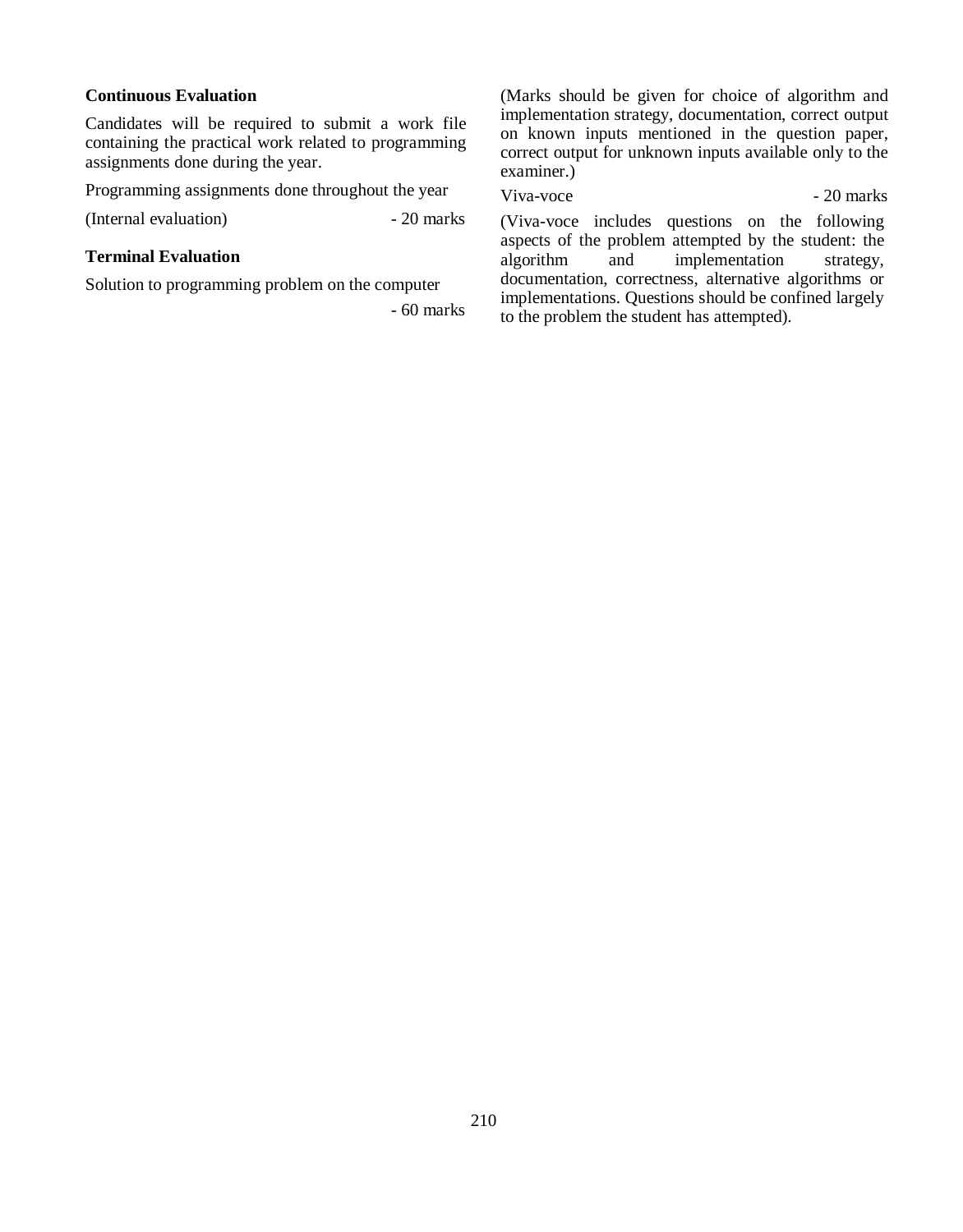*There will be two papers in the subject:*

| <b>Paper I:</b> Theory-     | 3 hours | $\ldots$ 100 marks |
|-----------------------------|---------|--------------------|
| <b>Paper II:</b> Practical- | 3 hours | $\ldots$ 100 marks |

## **PAPER I-THEORY**

*Paper 1 shall be of 3 hours duration and be divided into two parts.*

*Part I (30 marks): This part will consist of compulsory short answer questions, testing knowledge, application and skills relating to the entire syllabus.*

*Part II (70 marks): This part will be divided into three Sections, A, B and C. Candidates are required to answer three questions out of four from Section A and two questions out of three in each of the Sections B and C. Each question in this part shall carry 10 marks.*

## **SECTION A**

## **1. Boolean Algebra**

(a) Propositional logic, well formed formulae, truth values and interpretation of well formed formulae (wff), truth tables, satisfiable, unsatisfiable and valid formulae. Equivalence laws and their use in simplifying wffs.

*Propositional variables; the common logical connectives (~ (not)(negation), <sup>∧</sup> (and)(conjunction), ∨ (or)(disjunction), <sup>⇒</sup> (implication), ⇔ (biconditional); definition of a well-formed formula (wff); representation of simple word problems as wff (this can be used for motivation); the values true and false; interpretation of a wff; truth tables; satisfiable, unsatisfiable and valid formulae.* 

*Equivalence laws: commutativity of ∧, ∨; associativity of ∧, ∨; distributivity; de Morgan's laws; law of implication (p*  $\Rightarrow$  *q*  $\equiv$  $\sim$ *p*  $\vee$  *q*); law of biconditional ((p  $\Leftrightarrow$  *q*) ≡ *(p ⇒ q) ∧ (q ⇒ p)); identity (p ≡ p); law of negation*  $({\sim}$  ( ${\sim}p) \equiv p$ ); law of excluded middle *(p*  $V \sim p$  ≡ *true); law of contradiction (p* $\Lambda \sim p$  ≡ *false); tautology and contingency* 

*simplification rules for ∧, ∨. Converse, inverse and contra positive. Chain rule(Modus ponen).*

| $p \vee p \equiv p$                | $p \wedge p \equiv p$            |
|------------------------------------|----------------------------------|
| p V true $\equiv$ true             | $p \wedge true \equiv p$         |
| p <b><i>v</i></b> false $\equiv p$ | p $\Lambda$ false $\equiv$ false |
| $p \, V(p \wedge q) \equiv p$      | $p \wedge (p \vee q) \equiv p$   |

*The equivalence rules can be used to simplify propositional wffs, for example:*

$$
I)(p \Rightarrow q) \land (p \Rightarrow r) \text{ to } p \Rightarrow (q \land r)
$$

2) 
$$
((p \Rightarrow q) \land p) \Rightarrow q
$$
 to true

*etc.*

- (b) Binary valued quantities; basic postulates of Boolean algebra; operations AND, OR and NOT; truth tables.
- (c) Basic theorems of Boolean algebra (e.g. Duality, idempotence, commutativity, associativity, distributivity, operations with 0 and 1, complements, absorption, involution); De Morgan's theorem and its applications; reducing Boolean expressions to sum of products and product of sums forms; Karnaugh maps (up to four variables).

*Verify the laws of boolean algebra using truth tables. Inputs, outputs for circuits like half and full adders, majority circuit etc., SOP and POS representation; Maxterms & Minterms, Canonical and Cardinal representation, reduction using Karnaugh maps and boolean algebra.*

# **2. Computer Hardware**

- (a) Elementary logic gates (NOT, AND, OR, NAND, NOR, XOR, XNOR) and their use in circuits.
- (b) Applications of Boolean algebra and logic gates to half adders, full adders, encoders, decoders, multiplexers, NAND, NOR as universal gates.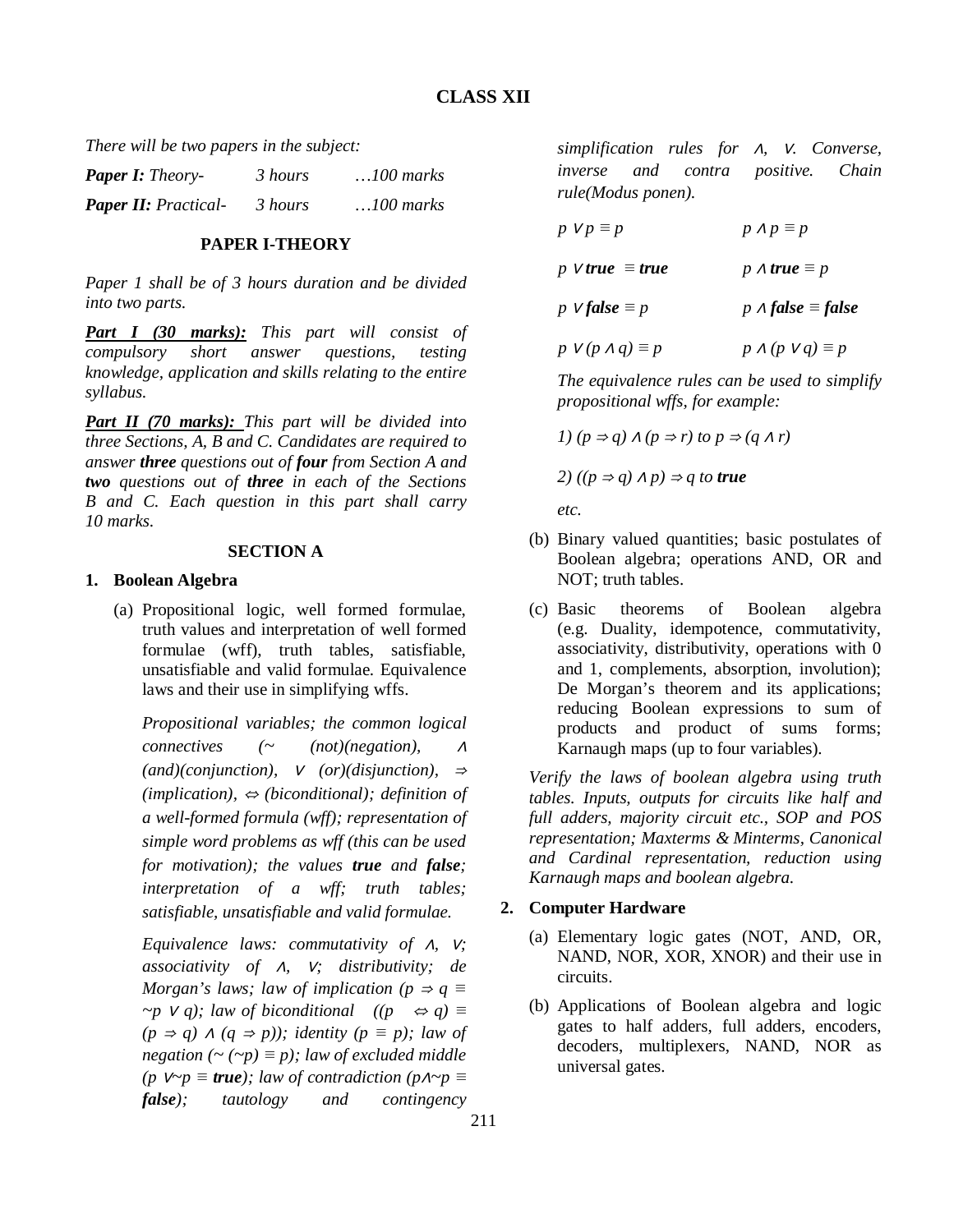*Show the correspondence between boolean functions and the corresponding switching circuits or gates. Show that NAND and NOR gates are universal by converting some circuits to purely NAND or NOR gates.*

### **SECTION B**

The programming element in the syllabus (Sections B and C) is aimed at algorithmic problem solving and **not** merely rote learning of Java syntax. The Java version used should be 1.5 or later. For programming, the students can use any text editor and the javac and java programs or any development environment: for example, BlueJ, Eclipse, NetBeans etc. BlueJ is strongly recommended for its simplicity, ease of use and because it is very well suited for an 'objects first' approach.

## **3. Implementation of algorithms to solve problems**

The students are required to do lab assignments in the computer lab concurrently with the lectures. Programming assignments should be done such that each major topic is covered in at least one assignment. Assignment problems should be designed so that they are non-trivial and make the student do algorithm design, address correctness issues, implement and execute the algorithm in Java and debug where necessary.

*Self explanatory.*

# **4. Programming in Java (Review of Class XI Sections B and C)**

*Note that items 4 to 8 will get introduced almost simultaneously when classes and their definitions are introduced.*

### **5. Objects**

(a) Objects as data (attributes) + behaviour (methods or functions); object as an instance of a class. Constructors.

*Difference between object and class should be made very clear. BlueJ (www.bluej.org) and Greenfoot (www.greenfoot.org) can be profitably used for this purpose. Constructor as a special kind of function; the new operator; multiple constructors with different argument structures; constructor returns a reference to the object.*

(b) Analysis of some real world programming examples in terms of objects and classes.

*Use simple examples like a calculator, date, number, etc. to illustrate how they can be treated as objects that behave in certain welldefined ways and how the interface provides a way to access behaviour. Illustrate behaviour changes by adding new functions, deleting old functions or modifying existing functions.*

# **6. Primitive values, wrapper classes, types and casting**

Primitive values and types: int, short, long, float, double, boolean, char. Corresponding wrapper classes for each primitive type. Class as type of the object. Class as mechanism for user defined types. Changing types through user defined casting and automatic type coercion for some primitive types.

*Ideally, everything should be a class; primitive types are defined for efficiency reasons; each primitive type has a corresponding wrapper class. Classes as user defined types. In some cases types are changed by automatic coercion or casting – e.g. mixed type expressions. However, casting in general is not a good idea and should be avoided, if possible.*

## **7. Variables, expressions**

Variables as names for values; expressions (arithmetic and logical) and their evaluation (operators, associativity, precedence). Assignment operation; difference between left hand side and right hand side of assignment.

*Variables denote values; variables are already defined as attributes in classes; variables have types that constrain the values it can denote. Difference between variables denoting primitive values and object values – variables denoting objects are references to those objects. The assignment operator = is special. The variable on the lhs of = denotes the memory location while the same variable on the rhs denotes the contents of the location e.g. i=i+2.*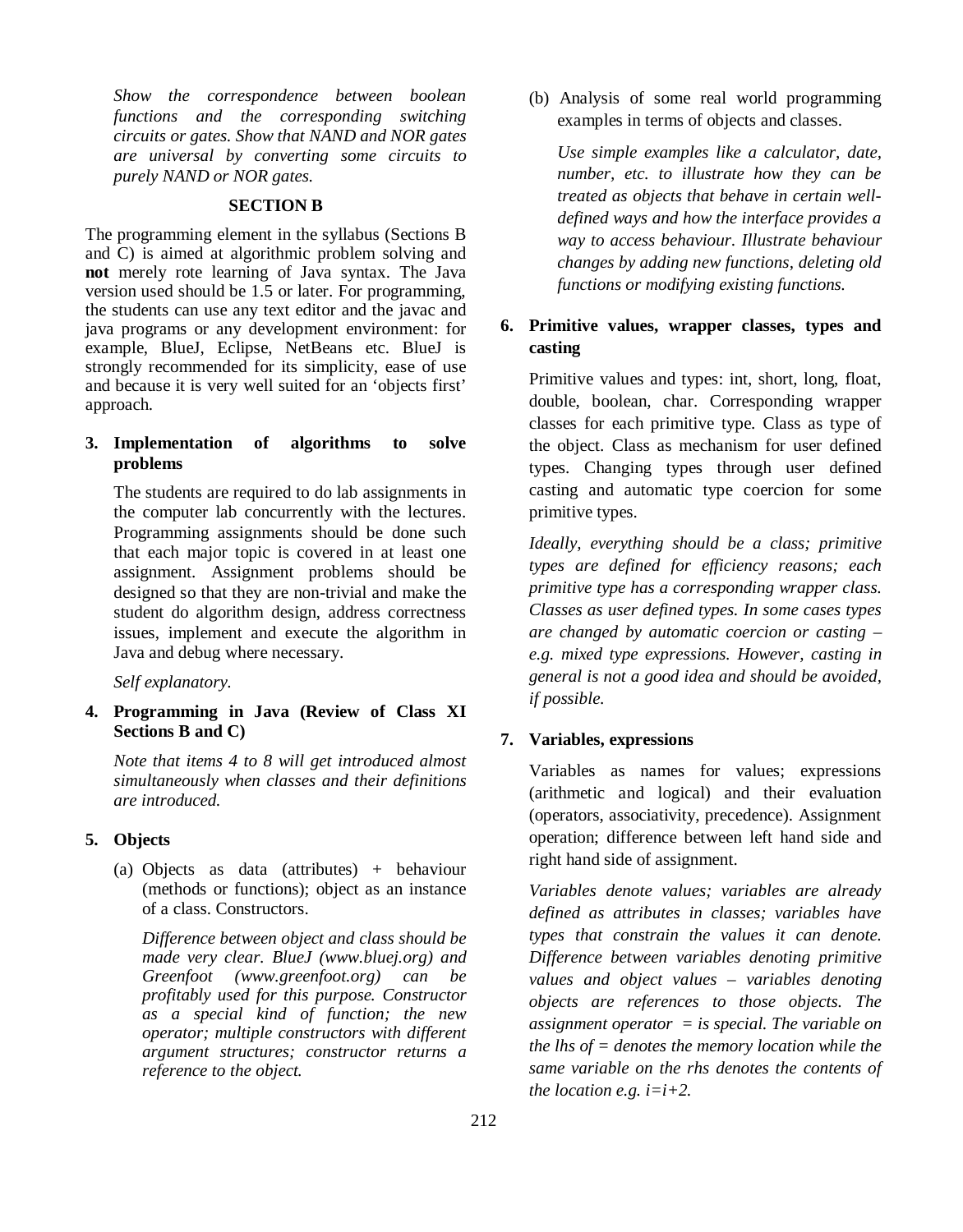# **8. Statements, scope**

Statements; conditional (if, if-then-else, switchbreak, ?: ternary operator), looping (for, while-do, do-while, continue, break); grouping statements in blocks, scope and visibility of variables.

*Describe the semantics of the conditional and looping statements in detail. Evaluation of the condition in conditional statements (esp. difference between || and | and && and &). Emphasize fall through in switch statement. Many small examples should be done to illustrate control structures. Printing different kinds of patterns for looping is instructive. When number of iterations are known in advance use the for loop otherwise the while-do or do-while loop. Express one loop construct using the others. For e.g.:*

*for (<init>; <test>; <inc>) <stmt>; is equivalent to:*

*Using while*

*<init>; while <test> {<stmt>; <inc> }*

*Using do-while*

<init>; if !<test> do <stmt>; <inc> while <test>;

Nesting of blocks. Variables with block scope, function scope, class scope. Visibility rules when variables with the same name are defined in different scopes.

# **9. Functions**

Functions/methods (as abstractions for complex user defined operations on objects), functions as mechanisms for side effects; formal arguments and actual arguments in functions; different behaviour of primitive and object arguments. Static functions and variables. The **this** variable. Examples of algorithmic problem solving using functions (various number theoretic problems, finding roots of algebraic equations).

*Functions are like complex operations where the object is implicitly the first argument. Variable this denotes the current object. Functions typically return values, they may also cause sideeffects (e.g. change attribute values of objects) – typically functions that are only supposed to cause side-effects return void (e.g. Set functions). Java passes argument by value. Illustrate the difference*  *between primitive values and object values as arguments (changes made inside functions persist after the call for object values). Static definitions as class variables and class functions visible and shared by all instances. Need for static functions and variables. Introduce the main method – needed to begin execution.* 

# **10. Arrays, strings**

(a) Structured data types – arrays (single and multi-dimensional), strings. Example algorithms that use structured data types (e.g. searching, finding maximum/minimum, sorting techniques, solving systems of linear equations, substring, concatenation, length, access to char in string, etc.).

*Storing many data elements of the same type requires structured data types – like arrays. Access in arrays is constant time and does not depend on the number of elements. Sorting techniques (bubble, selection, insertion). Structured data types can be defined by classes – String. Introduce the Java library String class and the basic operations on strings (accessing individual characters, various substring operations, concatenation, replacement, index of operations). The Class StringBuffer should be introduced for those applications that involve heavy manipulation of strings.* 

(b) Basic concept of a virtual machine; Java virtual machine; compilation and execution of Java programs (the javac and java programs).

*The JVM is a machine but built as a program and not through hardware. Therefore it is called a virtual machine. To run, JVM machine language programs require an interpreter (the java program). The advantage is that such JVM machine language programs (.class files) are portable and can run on any machine that has the java program.*

(c) Compile time and run time errors; basic concept of an exception, the Exception class, catch and throw.

*Differentiate between compile time and run time errors. Run time errors crash the program. Recovery is possible by the use of exceptions. Explain how an exception object is created and passed up until a matching catch is found. This behaviour is different*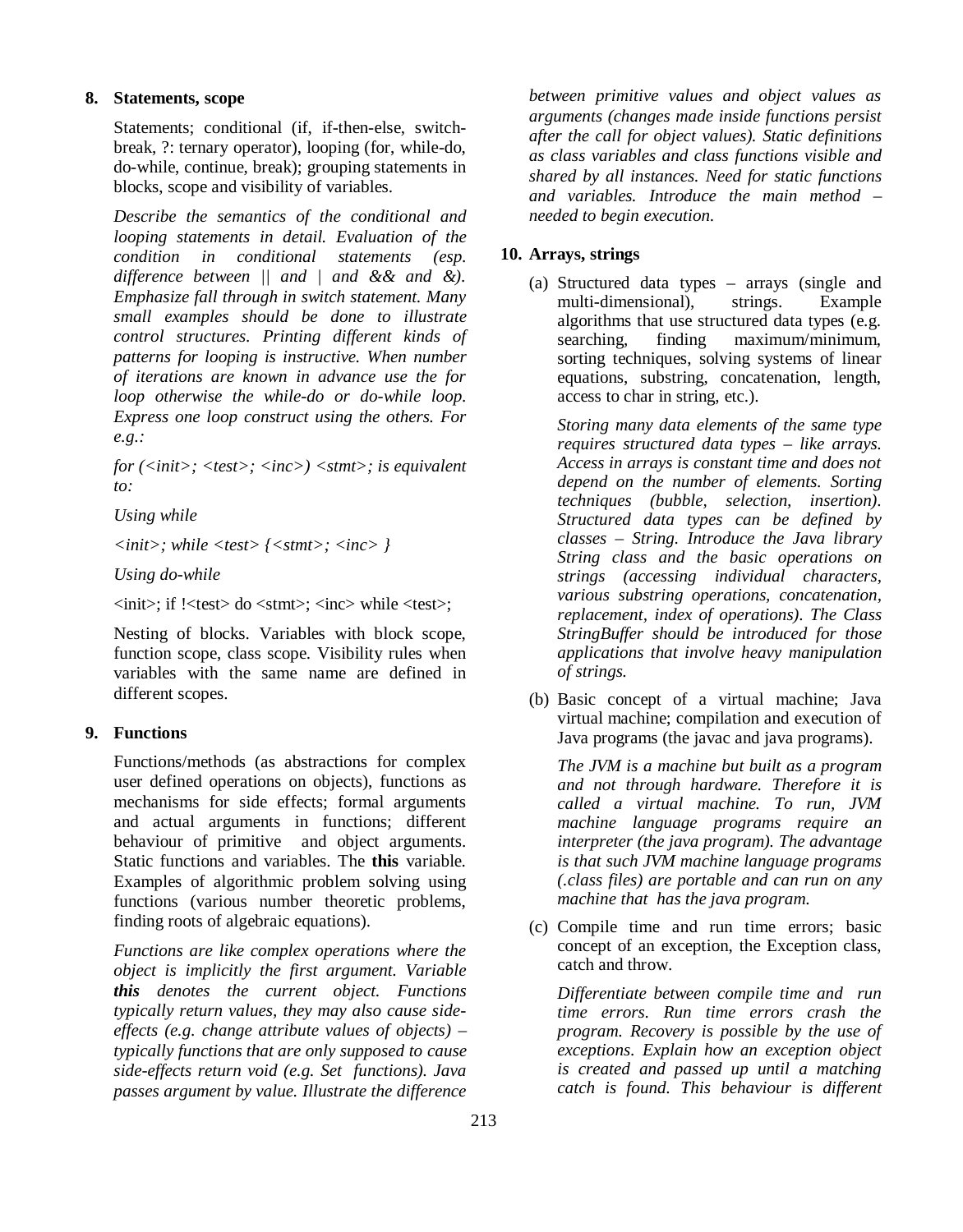*from the one where a value is returned by a deeply nested function call. It is enough to discuss the Exception class. Sub-classes of Exception can be discussed after inheritance has been done in Class XII.*

(d) Class as a contract; separating implementation from interface; encapsulation; private and public.

*Class is the basic reusable unit. Its function prototypes (i.e. the interface) work as a visible contract with the outside world since others will use these functions in their programs. This leads to encapsulation (i.e. hiding implementation information) which in turn leads to the use of private and public for realizing encapsulation.*

(e) Interfaces in Java; implementing interfaces through a class; interfaces for user defined implementation of behaviour.

*Motivation for interface: often when creating reusable classes, some parts of the exact implementation can only be provided by the final end user. For example, in a class that sorts records of different types the exact comparison operation can only be provided by the end user. Since only he/she knows which field(s) will be used for doing the comparison and whether sorting should be in ascending or descending order be given by the user of the class.*

*Emphasize the difference between the Java language construct interface and the word interface often used to describe the set of function prototypes of a class.*

(e) Basic input/output using Scanner and Printer classes from JDK; files and their representation using the File class, file input/output; input/output exceptions. Tokens in an input stream, concept of whitespace, extracting tokens from an input stream (StringTokenizer class).

*The Scanner class can be used for input of various types of data (e.g. int, float, char etc.) from the standard input stream or a file input stream. The File class is used model file objects in the underlying system in an OS independent manner. Similarly, the Printer class handles output. Only basic input and output using these classes should be covered.*

*Discuss the concept of a token (a delimited continuous stream of characters that is* 

*meaningful in the application program – e.g. words in a sentence where the delimiter is the blank character). This naturally leads to the idea of delimiters and in particular whitespace and user defined characters as delimiters. As an example show how the StringTokenizer class allows one to extract a sequence of tokens from a string with user defined delimiters.*

(g) Concept of recursion, simple recursive functions (e.g. factorial, GCD, binary search, conversion of representations of numbers between different bases). Recursive sorting techniques.

*Many problems can be solved very elegantly by observing that the solution can be composed of solutions to 'smaller' versions of the same problem with the base version having a known simple solution. Recursion can be initially motivated by using recursive equations to define certain functions. These definitions are fairly obvious and are easy to understand. The definitions can be directly converted to a program. Emphasize that any recursion must have a base case. Otherwise, the computation can go into an infinite loop. Illustrate this by removing the base case and running the program. Examples:*

*(i) Definition of factorial:*

*factorial(0) = 1 //base case factorial(n) = n \* factorial(n-1)*

*(ii) Definition of GCD:*

*gcd(m, n) = if (m==n) then n //base case else if (m>n) then gcd(m-n, n) else gcd(m, n-m)*

- *(iii)Definition of Fibonacci numbers:*
	- *fib(0) = 1 //base case*
	- *fib(1) = 1 //base case*
	- $fib(n) = fib(n-1) + fib(n-2)$

*The tower of Hanoi is a very good example of how recursion gives a very simple and elegant solution where as non-recursive solutions are quite complex. Discuss the use of a stack to keep track of function calls. A stack can also be used to solve the tower of Hanoi problem non-recursively. Merge sort and Quick sort on arrays.*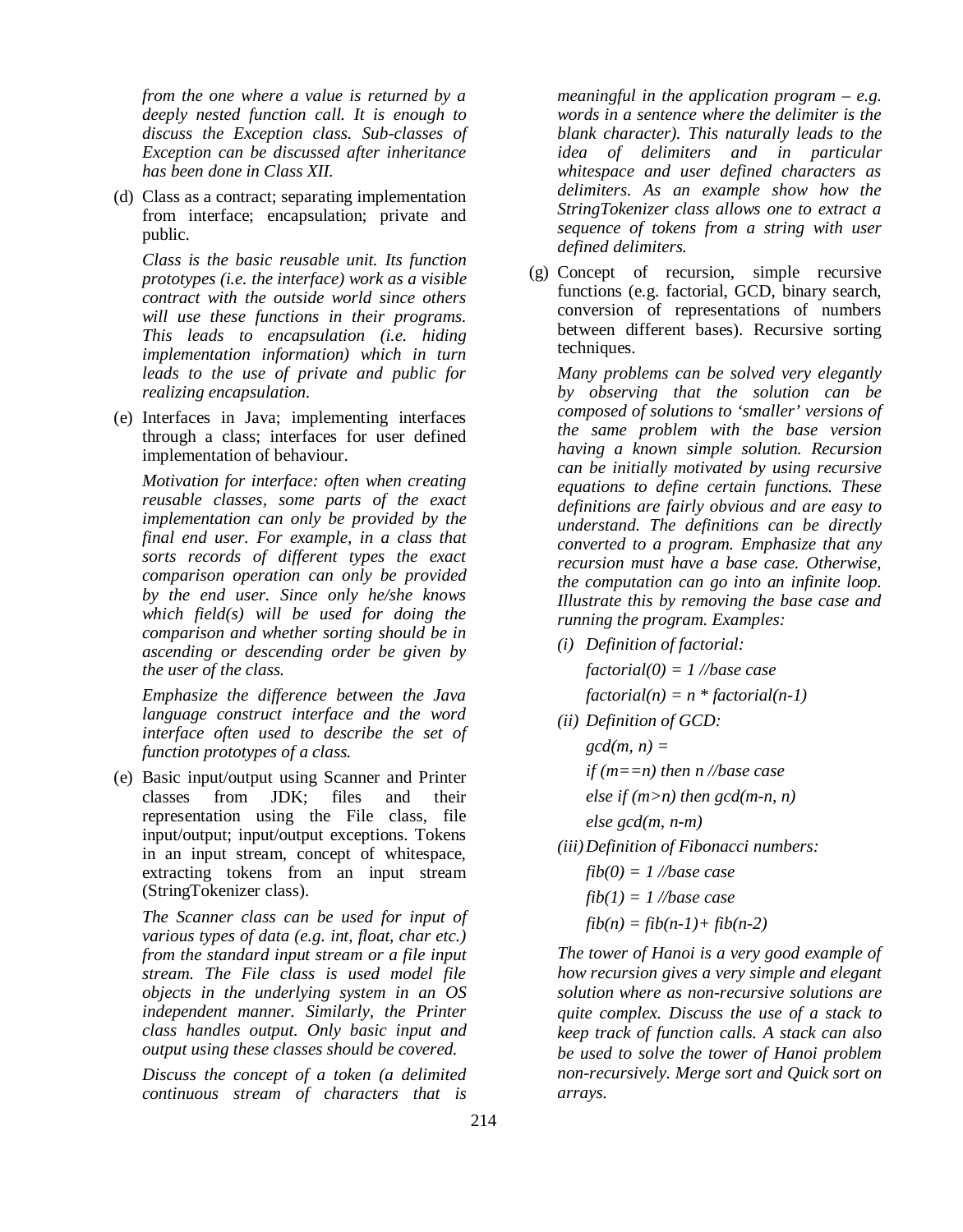#### **SECTION C**

## **Inheritance, polymorphism, data structures, computational complexity**

#### **11. Inheritance and polymorphism**

Inheritance; base and derived classes; member access in derived classes; redefinition of variables and functions in subclasses; abstract classes; class Object; protected visibility. Subclass polymorphism and dynamic binding.

*Emphasize the following:*

- *- inheritance as a mechanism to reuse a class by extending it.*
- *- inheritance should not normally be used just to reuse some functions defined in a class but only when there is a genuine specialization (or subclass) relationship between objects of the base class and that of the derived class.*
- *- Allows one to implement operations at the highest relevant level of abstraction.*
- *- Freezes the interface in the form of abstract classes with abstract functions that can be extended by the concrete implementing classes. For example, an abstract class Shape can have an abstract function draw that is implemented differently in the sub-classes like Circle, Quadrilateral etc.*
- *- how the exact function call at run time depends on the type of the object referenced by the variable. This gives sub-class polymorphism. For example in the code fragment:*

*Shape s1=new Circle(), s2=new Quadrilateral();*

*s1.draw(); //the draw is the draw in Circle*

*s2.draw(); //the draw is the draw in Quadrilateral*

*the two draw function invocations on s1, s2 invoke different draw functions depending on the type of objects referenced by s1 and s2 respectively.*

### **12. Data structures**

(a) Basic data structures (stack, queue, dequeue); implementation directly through classes; definition through an interface and multiple implementations by implementing the interface. Basic algorithms and programs using the above data structures.

*A data structure is a data collection with well defined operations and behaviour or properties. The behaviour or properties can usually be expressed formally using equations or some kind of logical formulae. Consider for e.g. a stack with operations defined as follows:*

*void push(Object o)*

*Object pop()*

*boolean isEmpty()*

*Object top()*

*Then, for example the LIFO property can be expressed by (assume s is a stack):*

*if s.push(o); o1=pop() then o*  $\equiv$  *o1* 

*What the rule says is: if o is pushed on the stack s and then it is popped and o1 is the object obtained then o, o1 are identical.*

*Another useful property is:*

*if s.isEmpty() == true then s.pop() = ERROR*

*It says that popping an empty stack gives ERROR.*

*Similarly, several other properties can also be specified. It is important to emphasize the behavioural rules or properties of a data structure since any implementation must guarantee that the rules hold.*

*Some simple algorithms that use the data structures:*

- *(i) For stack: parentheses matching, tower of Hanoi, nested function calls; solving a maze.*
- *(ii) For queue: scheduling processes, printers, jobs in a machine shop.*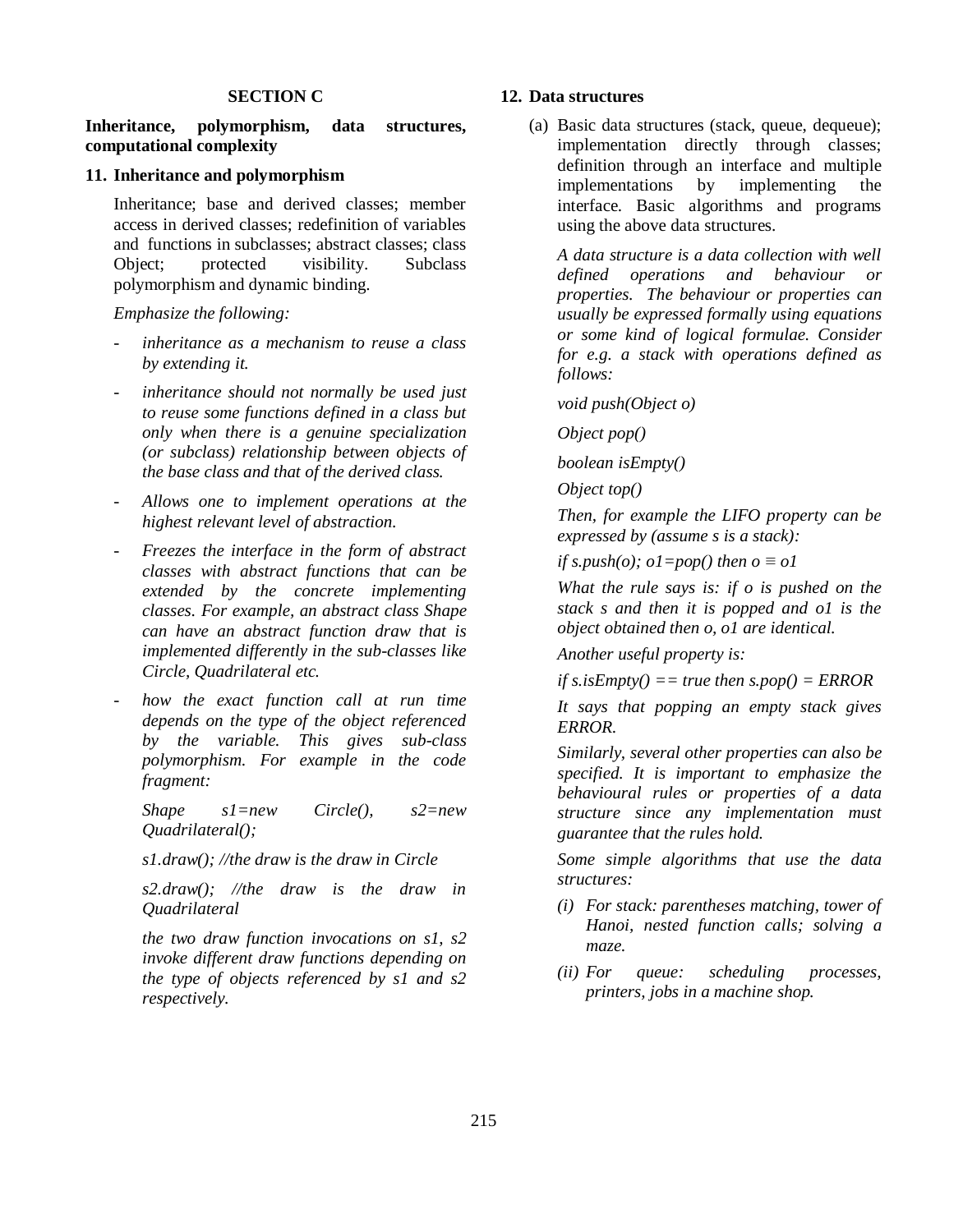# (b) **Recursive data structures: single linked list (Algorithm and programming), binary trees, tree traversals (Conceptual)**

*Data structures should be defined as abstract data types with a well defined interface (it is instructive to define them using the Java interface construct) – see the comments in (a) above. Emphasize that algorithms for recursive data structures are themselves recursive and that algorithms are usually the simplest and most elegant. The following should be covered for each data structure:*

*Linked List (single): insertion, deletion, reversal, extracting an element or a sublist, checking emptiness.* 

*Binary trees: apart from the definition the following concepts should be covered: external and internal nodes, height, level, size, degree, completeness, balancing, Traversals (pre, post and in-order).* 

## **13. Complexity and big O notation**

Concrete computational complexity; concept of input size; estimating complexity in terms of functions; importance of dominant term; best, average and worst case. Big O notation for computational complexity; analysis of complexity of example algorithms using the big O notation (e.g. Various searching and sorting algorithms, algorithm for solution of linear equations etc.).

*Points to be given particular emphasis:*

- *(i) Algorithms are usually compared along two dimensions – amount of space (that is memory) used and the time taken. Of the two the time taken is usually considered the more important. The motivation to study time complexity is to compare different algorithms and use the one that is the most efficient in a particular situation.*
- *(ii) Actual run time on a particular computer is not a good basis for comparison since it depends heavily on the speed of the computer, the total amount of RAM in the computer, the OS running on the system and the quality of the compiler used. So we need a more abstract way to compare the time complexity of algorithms.*
- *(iii)This is done by trying to approximate the number of operations done by each algorithm as a function of the size of the input. In most programs the loops are important in deciding the complexity. For example in bubble sort there are two nested loops and in the worst case the time taken will be proportional to n(n-1) where n is the number of elements to be sorted. Similarly, in linear search in the worst case the target has to be compared with all the elements so time taken will be proportional to n where n is the number of elements in the search set.*
- *(iv) In most algorithms the actual complexity for a particular input can vary. For example in search the number of comparisons can vary from 1 to n. This means we need to study the best, worst and average cases. Comparisons are usually made taking the worst case. Average cases are harder to estimate since it depends on how the data is distributed. For example in search, if the elements are uniformly distributed it will take on the average n/2 comparisons when the average is taken over a statistically significant number of instances.*
- *(v) Comparisons are normally made for large values of the input size. This means that the dominant term in the function is the important term. For example if we are looking at bubble sort and see that time taken can be estimated*  as:  $a^*n^2 + b^*n + c$  where *n* is the number of *elements to be sorted and a, b, c are constants then for large n the dominant term is clearly n 2 and we can, in effect, ignore the other two terms.*

*All the above motivates the big O notation. Let f(n), g(n) be positive functions, then f(n) is said to be*  $O(g(n))$  *if there exists constants c,*  $n_0$  *such that f(x)* $\leq$  *c\*g(n)* whenever *n*>*n*<sub>0</sub>*.* What this means is *that g(n) asymptotically dominates f(n). Expressing time complexity using the big O notation gives us an abstract basis for comparison and frees us from bothering about constants. So the estimated time complexity*  $a^*n^2+b^*n+c$  *is*  $O(n^2)$ .

*Analyse the big O complexity of the algorithms pertaining to the data structures in 11 (a) and (b) above.*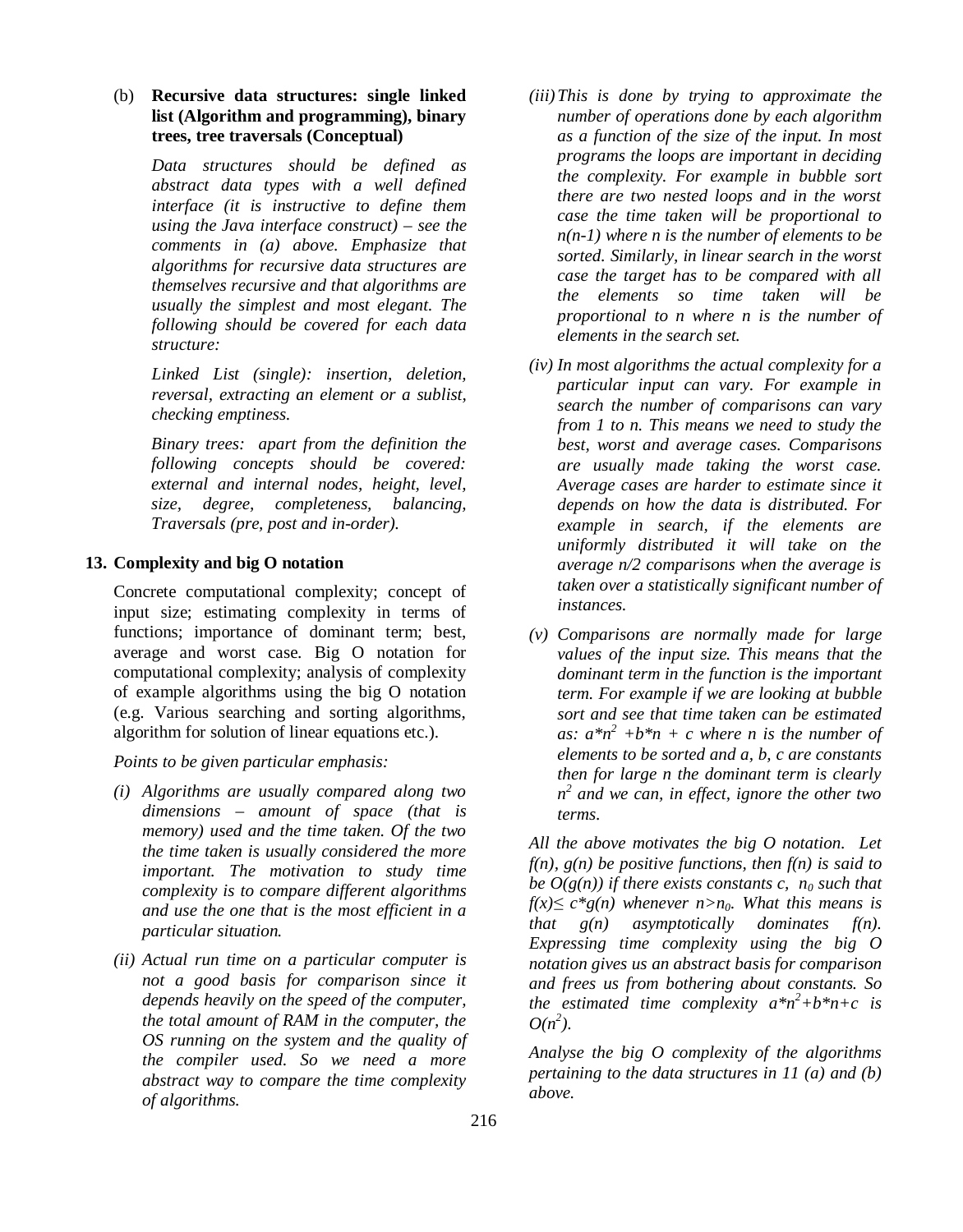### **PAPER II - PRACTICAL**

This paper of three hours duration will be evaluated by the Visiting Examiner appointed locally and approved by the Council.

The paper shall consist of three programming problems from which a candidate has to attempt any one. The practical consists of the two parts:

- 1. Planning Session
- 2. Examination Session

The total time to be spent on the Planning session and the Examination session is three hours. After completing the Planning session the candidates may begin with the Examination session. A maximum of 90 minutes is permitted for the Planning session. However, if the candidates finish earlier, they are to be permitted to begin with the Examination session.

## **Planning Session**

The candidates will be required to prepare an algorithm and a hand written Java program to solve the problem.

#### **Examination Session**

The program handed in at the end of the Planning session shall be returned to the candidates. The candidates will be required to key-in and execute the Java program on seen and unseen inputs individually on the Computer and show execution to the Visiting Examiner. A printout of the program listing including output results should be attached to the answer script containing the algorithm and handwritten program. This should be returned to the examiner. The program should be sufficiently documented so that the algorithm, representation and development process is clear from reading the program. Large differences between the planned program and the printout will result in loss of marks.

Teachers should maintain a record of all the assignments done as part of the practical work through the year and give it due credit at the time of cumulative evaluation at the end of the year. Students are expected to do a **minimum** of twenty assignments for the year.

Marks (out of a total of 100) should be distributed as given below:

#### **Continuous Evaluation**

Candidates will be required to submit a work file containing the practical work related to programming assignments done during the year.

Programming assignments done throughout the year (Internal evaluation)  $-10$  marks

Programming assignments done throughout the year (Visiting Examiner) - 10 marks

# **Terminal Evaluation**

Solution to programming problem on the computer - 60 marks

(Marks should be given for choice of algorithm and implementation strategy, documentation, correct output on known inputs mentioned in the question paper, correct output for unknown inputs available only to the examiner.)

Viva-voce - 20 marks

(Viva-voce includes questions on the following aspects of the problem attempted by the student: the algorithm and implementation strategy, documentation, correctness, alternative algorithms or implementations. Questions should be confined largely to the problem the student has attempted).

# **NOTE:**

Algorithm should be expressed clearly using any standard scheme such as a pseudo code.

### **EQUIPMENT**

There should be enough computers to provide for a teaching schedule where at least three-fourths of the time available is used for programming.

Schools should have equipment/platforms such that all the software required for practical work runs properly, i.e. it should run at acceptable speeds.

Since hardware and software evolve and change very rapidly, the schools may have to upgrade them as required. Following are the recommended specifications as of now: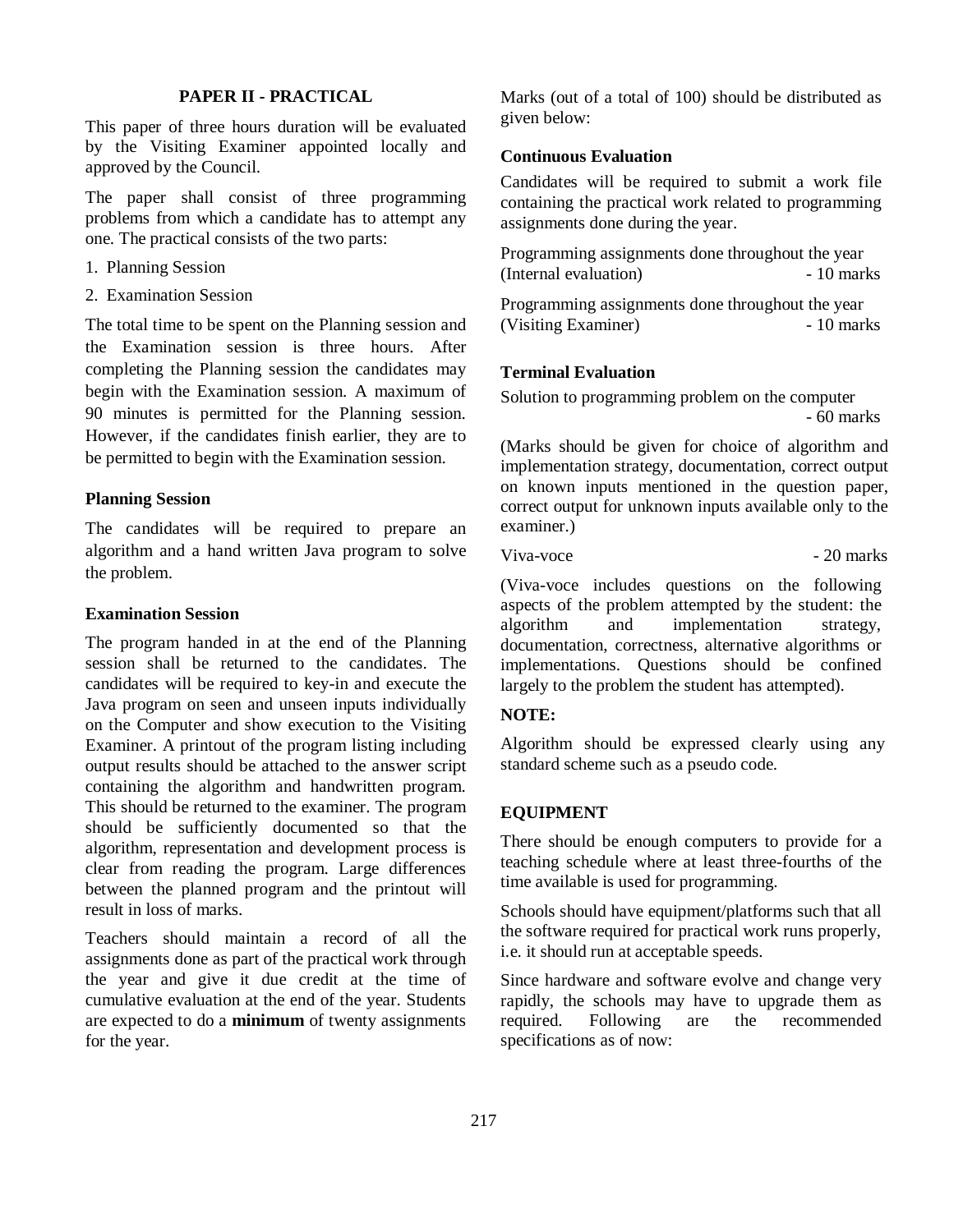# **The Facilities:**

- A lecture cum demonstration room with a MULTIMEDIA PROJECTOR/ an LCD and O.H.P. attached to the computer.
- A white board with white board markers should be available.
- A fully equipped Computer Laboratory that allows one computer per student.
- Internet connection for accessing the World Wide Web and email facility.
- The computers should have a minimum of 512 MB (1 GB preferred) RAM and a PIV or higher processor. The basic requirement is that it should

run the operating system and Java programming system (Java compiler, Java runtime environment, Java development environment) at acceptable speeds.

• Good Quality printers.

#### **Software:**

- Any suitable Operating System can be used.
- JDK 6 or later.
- Documentation for the JDK version being used.
- A suitable text editor. A development environment with a debugger is preferred (e.g. BlueJ, Eclipse, NetBeans). BlueJ is recommended for its ease of use and simplicity.